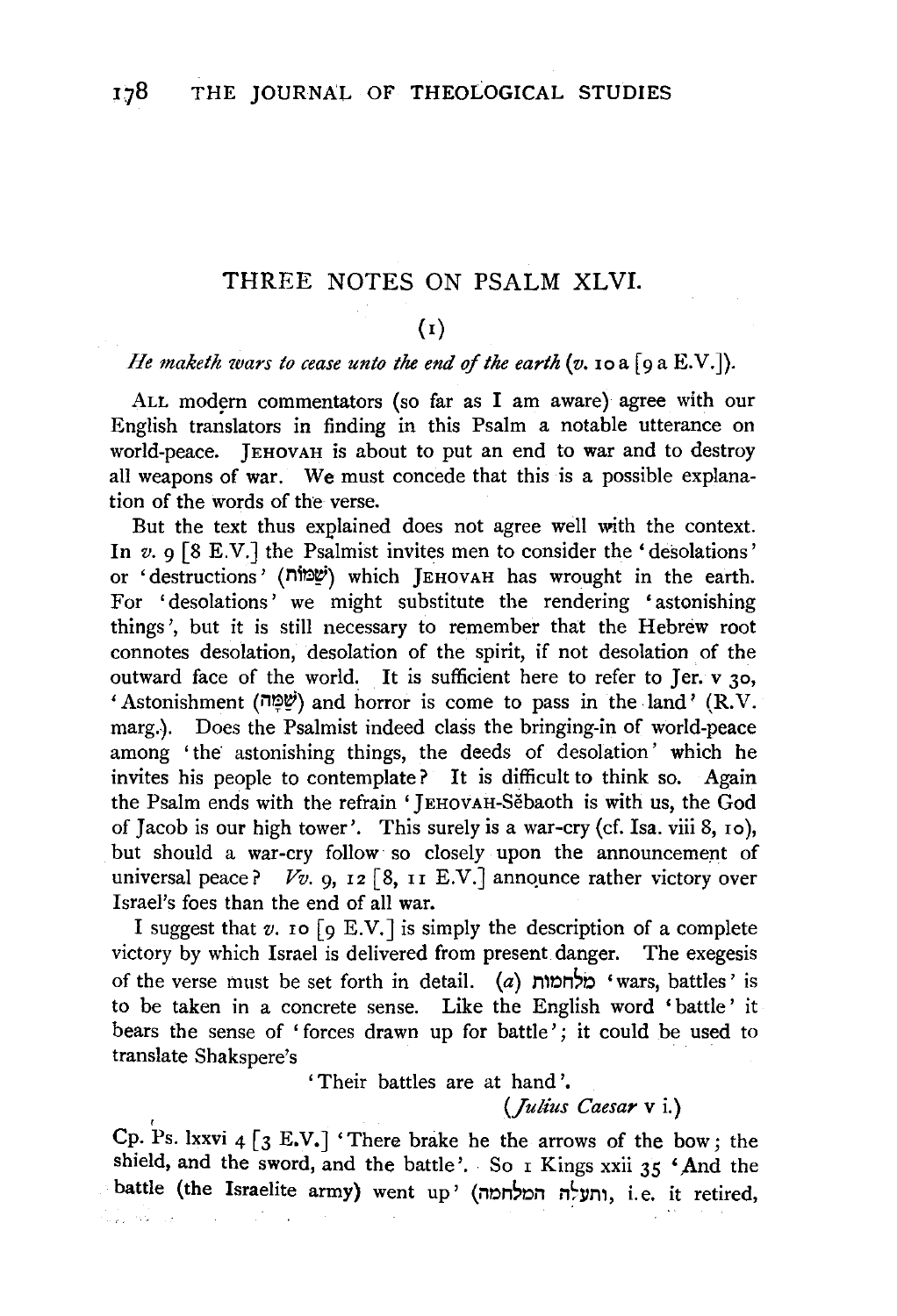retreated) 'that day, but the king was stayed up in the chariot against the Syrians', i.e. Ahab was held up at his post in order to stay the flight of his army. So again Joel iv  $q$  [iii  $q$  E.V.], 'Prepare ('Sanctify' R.V. marg.) war' should rather be 'Sanctify the battle array' (הרשו l"'t.:lM,t.:l). It was the men of war themselves, the warriors in their array, who were 'sanctified' in preparation for an expedition.

The verb השבית which is used with nunbp agrees well with the substantive thus interpreted. The ranks are not merely to be broken, for broken ranks may be restored by able commanders. The ranks are ' made to cease ', they are dissolved, so that the warriors never appear again as 'formed bodies ', to use a military phrase. The 'ordered line' which often struck terror with its close array of spears will be ex-terminated in the literal sense, it will be made to cease unto the end *(terminus)* of the land (perhaps 'the earth '). This is truly a deed of 'desolation' or 'astonishment' for the onlooker, be he friend or foe.

The other phrases lend themselves to similar explanation. The bows are broken in the course of the battle (cp. Ps. lxxvi  $4 \lceil 3 \rceil$ ; Hos. i 5), and not merely as a measure towards the inauguration of a Reign of Peace. Finally, the clause 'He burneth the chariots ( $\frac{y}{y}$ ) in the fire' is a vivid battle-touch, having nothing whatever to do with Peacemeasures. The עֲגָלוֹה are (as B. Duhm reminds us) not 'chariots', but 'die Lastwagen der Bauern '. To burn them would surely be a strange way of preparing for universal Peace. Possibly the LXX yielded to this consideration when they adopted the precarious rendering  $\theta v \rho \epsilon o v s$ ' large door-shaped shields' .. (The word ''~ll 'round shield' which occurs some four times in the Aramaic Targum seems to have no place in Hebrew.) The Greek rendering, however, need not detain us, for n'~ll ' wagon' is a common Hebrew word and *(pace* F. Baethgen and others) well suited to the present context.  $V$  ro describes the progress of JEHOVAH's great battle against Israel's foes. It is (like many other passages of O.T.) couched in unflinchingly anthropomorphic language. First by His attack He breaks up the enemy phalanx; there is no rally, but only broken flight as far as the very *border of the land.* In the. pursuit both bowmen and spearmen go down before Him with shattered weapons. Soon He arrives at the camp, the wagon-laager behind which the enemy makes his last stand. But the wagon-barrier soon goes up in flame, and the victory is completed. It is not War, but the organized war-might of' Assyria' that JEHOVAH brings to an end.

A confirmation of this view comes from an unexpected source. In Western Asia the language of war was naturally that of the great military power Assyria. So we may believe that the phraseology of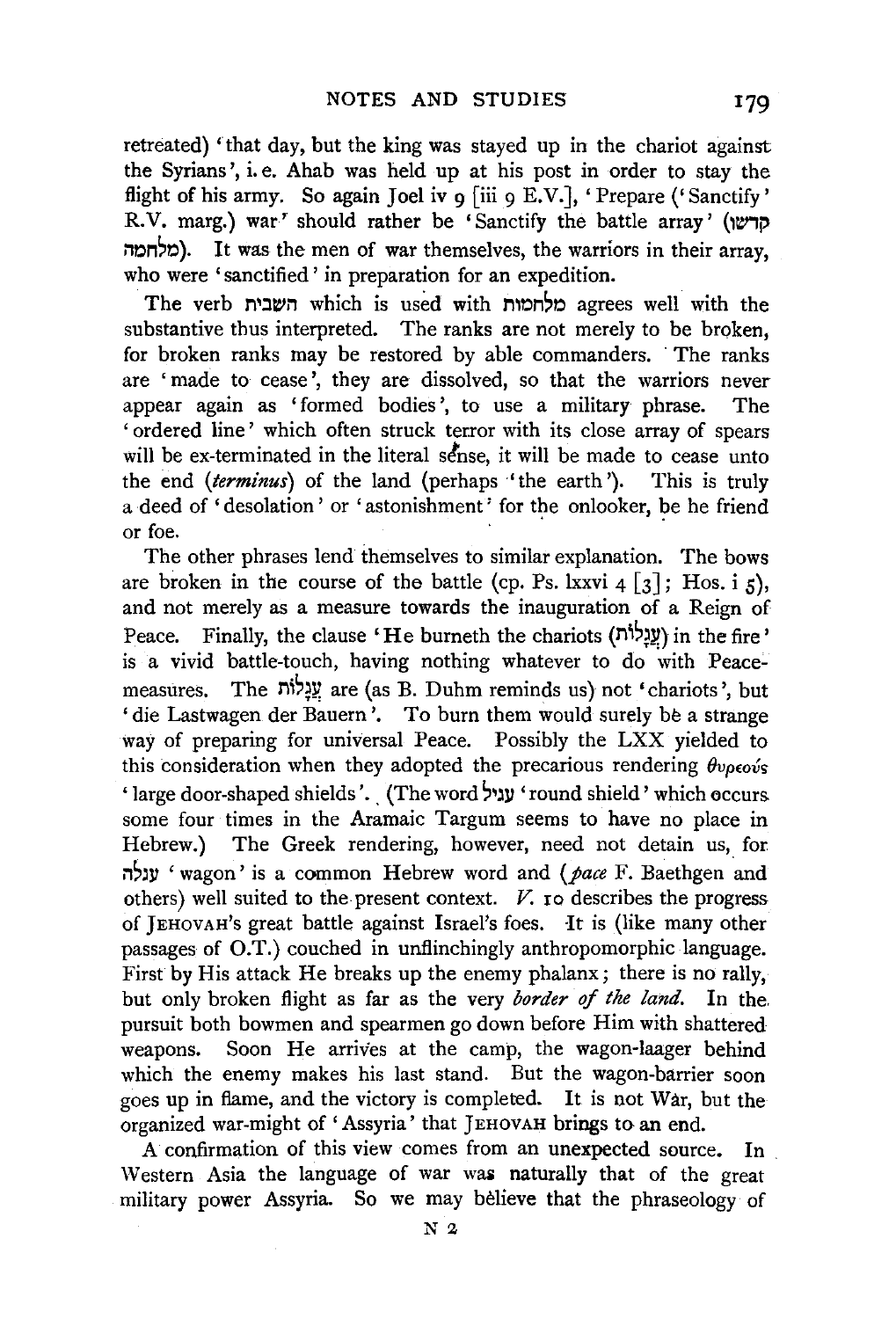*v.* 10 is ultimately borrowed from the annals of Assyrian kings. The first two clauses in any case find a striking parallel in the first 'despatch' of Esar-haddon in which he records his victory over the murderers of his father Sennacherib. He ascribes his success to his patron goddess :

'Ishtar (Ashtoreth) the lady of conflict and of battle (tahâzi) came to my side, and brake their bow (kashat-su-nu tashbir = שמח ישבר the Psalm); their ordered battle (ta-ha-za-shu-nu ra-ak-su) she dissolved' *(K.I.B.* ii 142).

It need hardly be pointed out that there is no suggestion of disarmament or the bringing-in of universal peace in these words of Esar-haddon. Must we not say . the same of the parallel language of the Psalm ?

#### $({\cdot}2)$

## *There is a river, the streams* {''~~El "lm) *whereof make glad the city of God* (*v.* 5 a [4 a E.V.]).

The vague rendering 'There is a river ' is hardly defensible in the light of the use of 'river' in O.T. That word, whether used with the article or not, is wisely rendered in different books in R.V. by 'the River', with capital R. Such is the case e.g. with Gen. xxxi 21;  $2$  Sam. viii  $3$ ; Isa. vii 20 (anarthrous), viii  $7$ ; Ps. lxxii 8 (anar.), lxxx  $12$  [11 E.V.] (anar.). The River is the Euphrates (Gen. xv  $18$ ). a symbol of the power which held the Euphrates valley, just as 'Orontes' stands for the Syrian people in Juvenal's well-known saying,

' In Tiberim defluxit Orontes.'

'The Lord ', Isaiah says, ' bringeth up upon them the waters of the River ... even the king of Assyria' (Isa. viii 7). The reference in the word ' River' to the Assyrians is to be asserted for the Psalm also. Whether it was written in the age of Hezekiah or not, it is but natural that, when Jerusalem was seriously threatened by an enemy, the Psalmist should recall the striking deliverance of the city from Sennacherib.

Further, the formula 'There is' is to be rejected on the ground that the 'River' needs no introduction, for its activity has already been depicted in the preceding verse. Certainly the pronominal suffix in 'His waters' does not refer back to the 'seas' (pl.) of  $v. 4 \lceil 3 \rceil$ .

WlP in the second half of the verse is probably to be read as a verb; (so LXX,  $\hat{\eta}$ *y*( $a\sigma\epsilon\nu$ ); 'he (i.e. the River) hath hallowed the dwellings of the most High.' The Assyrian invader has been compelled to respect the sanctity of the Holy City ; cp. Ps. lxxvi I I (I o E. V.] ' the wrath of man shall be compelled to praise thee '.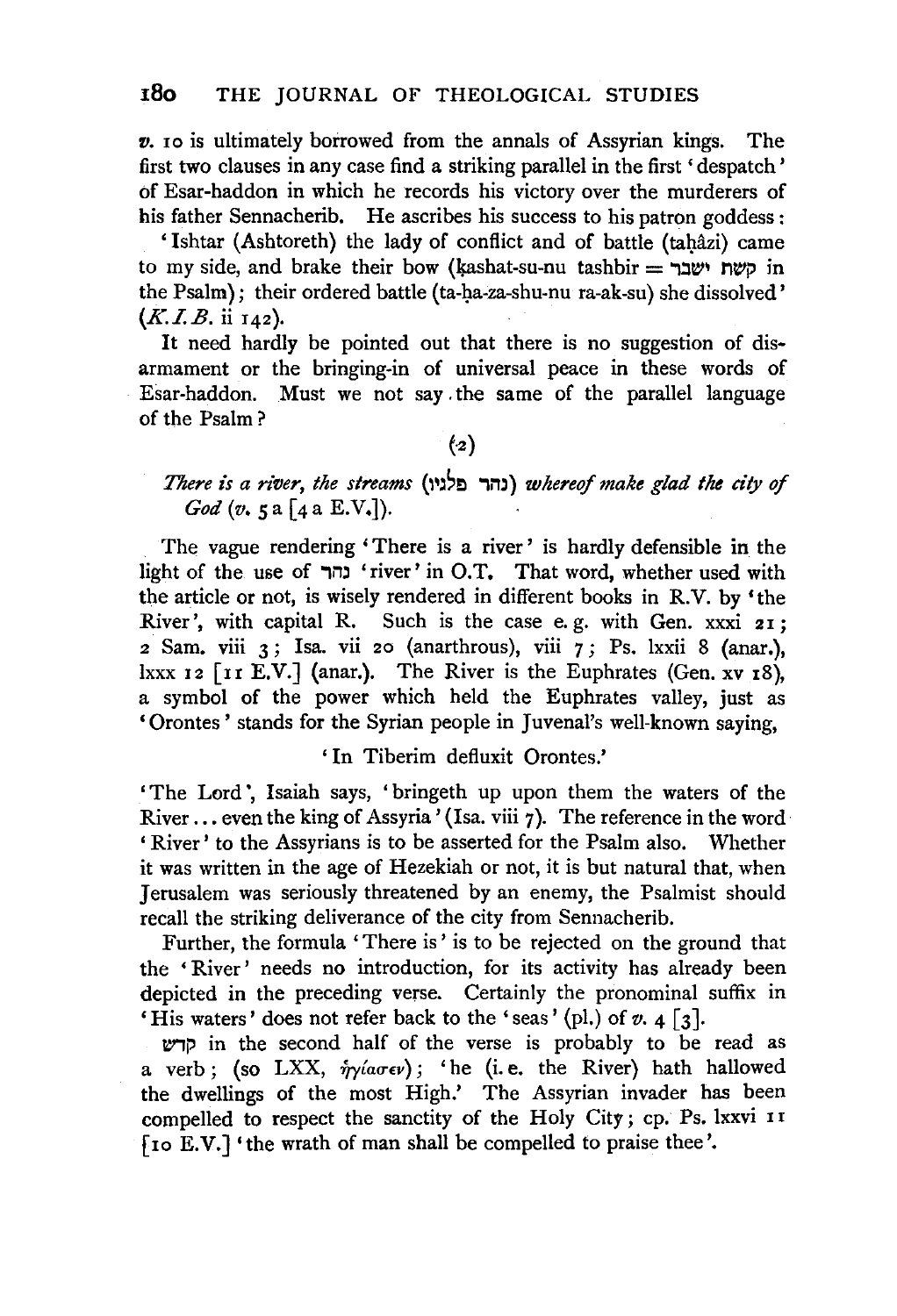# $(3)$

## *.fEHOVAH-Sabaot/t is with us,· The God of Jacob is our high tower.*  (vv. 8, 12 [7, u E.V.J)

This third note is offered tentatively. Evidence on the point raised is meagre, but the subject is interesting and possibly fresh information may shortly be forthcoming.

The Divine title 'God of Jacob' stands as a parallel to the title '}EHOVAH-Sabaoth '. Is it possible that the parallel is closer than that which the English rendering presents?

The name 'Jacob' seems to be interpreted in Gen. xxvii  $36$  [E.V.] as meaning 'The Supplanter'. The connotation of such a name in English ears is only bad. But it must not be forgotten that Esau speaks not as a philologist, but as an angry man playing with his brother's name. That name is probably *mediae significationis*. Its essential meaning seems to be one who gets the better of his opponent, 'Victor' or 'Conqueror'. The particular means employed by Jacob against his brother and against Laban were dishonourable, but the name יעקב contains no reference to those means. Even if there be a connexion with  $\frac{100}{4}$ . ¥ 'heel', yet 'to take by the heel' simply suggests the completeness of the victory, not the means by which it is obtained. Cf. Hos. xii  $4 \lceil 3 \rceil$ . E.V.],

> 'In the womb he conquered  $(2\sqrt{2}\mathfrak{Y})$  his brother; And in his manhood he had power with God.'

It appears then that  $\psi$  means 'he conquers' or (as a proper name) ' Conqueror'. On this basis we gain a satisfactory meaning for the otherwise strange name 'Jacob-el' found in a list of Palestinian names on an inscription of Thothmes Ill of Egypt (Driver,' Jacob', Hastings's  $DB.$  ii p. 526).  $\forall$ y would mean 'El (God) is conqueror', and יעקב 'Conqueror' might become a characteristic epithet of God.<sup>1</sup> The M.T. of Ps. xxiv 6 actually yields an instance of this :

> 'Such is the generation of them that seek him,  $\Gamma$ hat seek thy face, O Conqueror' (יעקב).

It is true that LXX has for the second member  $\zeta \eta r \omega' r \omega \nu \tau \omega' \tau \eta \omega' \omega \tau \omega'$  $\tau$ <sup>ov</sup>  $\theta$ εον 'laκώβ, but the reading is fatally easy, brought in probably from some parallel passage. The shorter form of the second member offered by M.T. keeps the general balance of the verse much better, and the epithet 'Conqueror' is peculiarly appropriate in the context.

1 Cp. *ai-Muqtadir* 'the Prevailer ', the 69th of the ninety-nine Excellent Names of God in Islam.